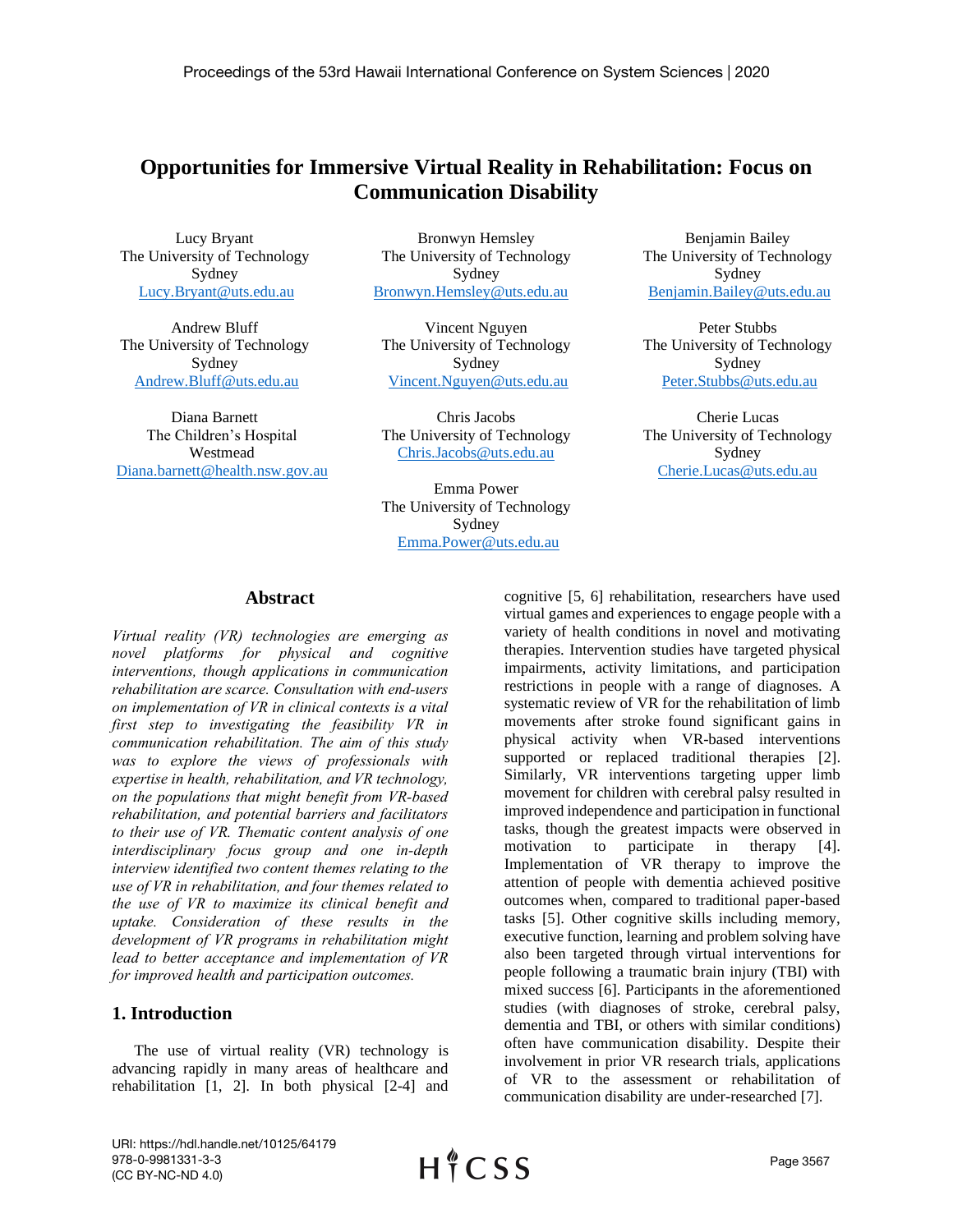People with communication disability have impaired cognition, speech, language, voice, fluency and/or social interaction that may limit or restrict life activities and participation [8]. Communication disability can be caused by different health conditions, including developmental conditions present from birth or early childhood (e.g., developmental disability, autism spectrum disorder, cerebral palsy, and intellectual disability), and acquired conditions (e.g., stroke, TBI, and progressive neurological diseases). Communication disability affects approximately 88% of stroke survivors [9] with 30% of people being diagnosed with aphasia post-stroke [10]. It also affects 50% of people with TBI [11]; and most individuals with Alzheimer's disease, dementia [12], progressive neurological disease (e.g., Parkinson's or Motor Neuron Disease), or developmental disability.

# **1.1. Background**

Interventions that utilize virtual environments are emerging to facilitate access to rehabilitation and innovative communication interventions [13-16]. While these interventions do employ virtual environments, they rely on the use of a desktop computer and point-and-click interface to engage users with the environment from a third-person perspective; that is, they require the client to take control of a character in the scene and use a headset to engage in audible spoken communication with other individuals in the virtual environment [17]. Such desktop VR technology does not permit the user to become fully immersed in the virtual environment or experience communicative interactions from a firstperson perspective, as they might in the physical world. As such, skills developed in VR may not generalize to their physical communicative environments with their own communication partners. Immersive VR and its associated "feeling of presence" (p. 590) [18] may provide users with the immersive experience necessary to increase the generalization of skills gained or practiced in VR to physical, everyday interactions [18, 19]. In a practical sense, this research uses the term 'immersive VR' to describe modern head mounted devices (such as the HTC Vive® or Oculus Rift®) which include six degrees of freedom head and hand tracking within a small room-sized (3m x 3m) area. These immersive systems present a virtual reality to the user through multi-sensory feedback including visual, auditory and haptic displays to simulate realworld sensory modalities [20].

While applications of immersive VR in communication rehabilitation are theoretically sound, little is known about how individuals with communication disability, who have a range of health conditions, might access and experience VR technologies. Given that health conditions associated with communication disability have a range of cognitive, physical, psychological and social impacts, the diverse needs of such a heterogeneous population must be considered early in the design and implementation of VR technologies intended for use in communication rehabilitation [21]. Ideally, the views of a wide range of health professionals involved in rehabilitation teams should be considered, as these professionals are the potential agents of future VR interventions. They would be aware of possible issues affecting patients with lifelong and acquired conditions associated with communication disability that might impact their use of computers and VR, even though they may not be experienced in the use of immersive VR technology.

In order to address these user-centered VR development needs, this study investigated the views of an interdisciplinary panel of health professionals and a technologist regarding use of VR the in rehabilitation, with a focus on communication disability rehabilitation. By including participants with experience in healthcare or VR, we aimed to answer the following research questions:

- 1. Which populations with acquired or lifelong health conditions, associated with communication disability, might benefit from immersive VR technology as part of their rehabilitation?
- 2. What are the key barriers and facilitators to accessing VR technologies for people with developmental or acquired conditions, and associated communication disability?

The findings of this research could inform (a) the design of VR hardware and software that is accessible to people with lifelong or acquired conditions, communication disability, and a wide range of physical, sensory and/or cognitive impairments; and (b) the development of guidelines for the development and implementation of VR software for use in rehabilitation. The outcomes of this research could also help to increase the use of VR in rehabilitation, while ensuring the safety of people with communication disability so that they fully participate in VR. This could help to drive improved innovation and adoption of VR in everyday clinical settings providing services to people with stroke, TBI, cerebral palsy, progressive neurological conditions, and other conditions impacting on communication.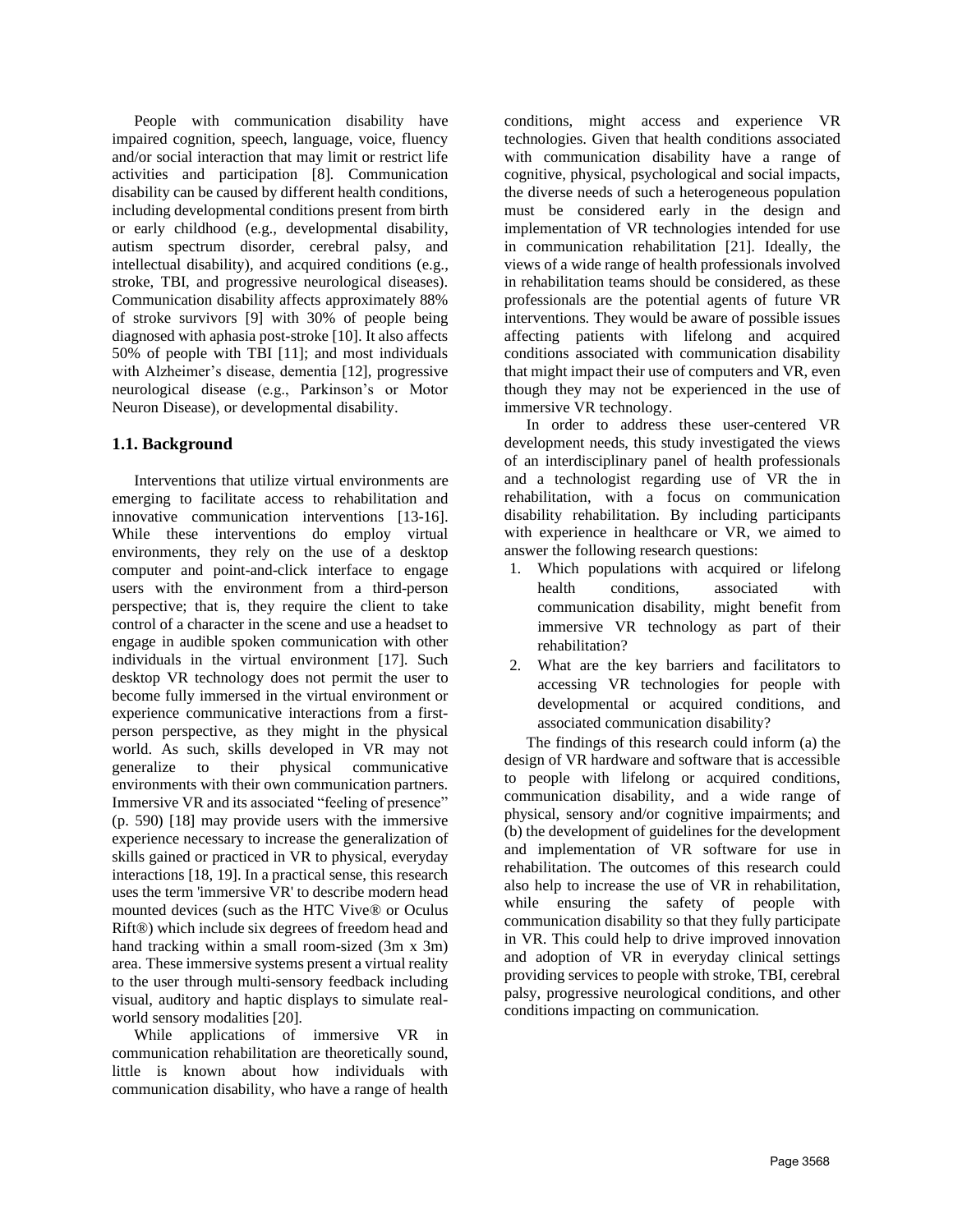## **2. Method**

Focus group methodology [22] was used to investigate factors relating to the development and implementation of immersive VR in communication rehabilitation. Using well-established focus group methods [22], the focus group discussion was moderated by the first author, lasted for two hours, and was audio recorded for later transcription and analysis. The third and fourth authors assisted the moderator in taking field notes on the discussion to add context to the transcript and guide analysis.

Key focus group questions were used to focus the discussion, and probing questions were used to explore participants' responses and foster interactions to generate new ideas. The key focus group questions were:

- 1. What populations might benefit from the use of this technology?
- 2. Do you think that clients and health professionals will engage with this technology for healthcare delivery? Why/why not?
- 3. What factors do you think might help or hinder clients and health professionals from accessing and using VR technology?

Prior to the discussion, all focus group participants were a 2-page factsheet containing introductory information on immersive VR, specific details about immersive VR using a head-mounted display, labelled images of the technology with descriptions explaining how the technology worked, links to videos of immersive VR being used to demonstrate the function of displays and controls, and information about how VR immerses users in computer-generated virtual environments. This was to enable participants to meaningfully imagine possibilities, despite lacking direct experience in "being immersed" in VR.

## **2.1. Participants**

Participants in the focus group were selected from an Expert Reference Panel convened for the purposes of this research. In total, 9 health professionals and 1 VR technologist were invited and agreed to join the project's Expert Reference Panel; representing the disciplines of speech pathology, clinical psychology, genetic counselling, pharmacy, physiotherapy, occupational therapy, Indigenous health, nursing, orthoptics, and VR design and development. These individuals were invited due to their experience working with people with health conditions associated with communication disability (e.g., stroke, TBI, motor neuron disease, autism); simulation; or software design, including animation and development. They could therefore provide expert opinions and insights into the health and behavioral characteristics of patients that may help or hinder their access to VR. Although the health professionals were inexperienced in using VR, their views would likely reflect those of rehabilitation professionals who could act as agents of change to implementing VR in future clinical practice. In turn, this reflects the limited uptake of VR technology in rehabilitation settings and the emergent nature of the applications developed for rehabilitation to date.

In total, six members of the Expert Reference Panel gave their informed consent to participate in the focus group. One additional member was unable to attend the focus group but agreed to participate in a separate 45-minute individual interview with the first author, using the same key focus group questions. All seven participants completed a short demographic questionnaire regarding their discipline, years of experience, and exposure to VR and other technologies (e.g., smart phones, tablet computers, social media, online gaming and game consoles, and augmented reality). All participants were offered a small honorarium as recognition for their involvement in this research.

#### **2.2. Data analysis**

The focus group and interview transcript were analyzed using thematic content analysis[23]. Themes and codes were derived inductively from the data. The first and second authors read and re-read the transcript and listened to the audio recording to generate memos regarding initial impressions of the data. This helped to identify content themes arising in the focus group discussion and interview.

Similar ideas were grouped together into themes and subthemes and checked against the field notes taken during the focus group in order to establish an agreed qualitative coding schema. This schema was discussed with the investigators to minimize bias and ensure rigor of the qualitative analysis. Rigor was further established by: (1) an audit trail of memos created throughout qualitative coding and analysis, (2) close attention to all data and coding and progressive revision and refinement of this to ensure consistency, and (3) the use of direct quotes when reporting to provide transparency and increase the plausibility and confirmability of the results [24, 25]. Rigor was also increased through verification of the interpretation with the participants. Participants were sent a draft of this paper and were invited to provide feedback. In total, five participants provided feedback verifying that the results reflected the views expressed in the focus group and interview.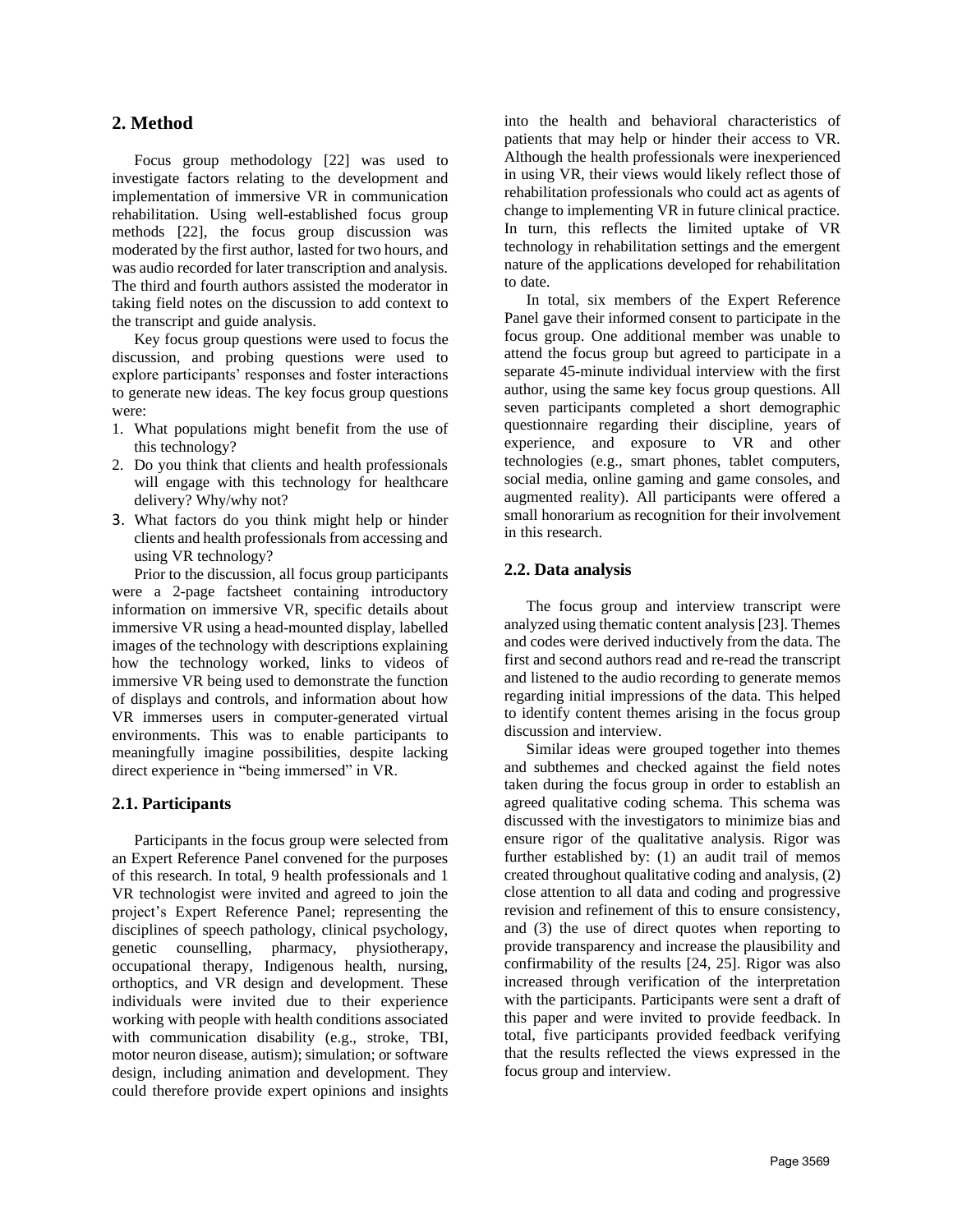#### **2.3. Ethics**

This research was identified as nil/negligible risk and was approved by the Human Research Ethics Committee of the University of Technology Sydney, Australia (ETH19-3608).

#### **3. Results**

## **3.1. Participant demographics**

Participants represented the disciplines of speechlanguage pathology, pharmacy, orthoptics, Indigenous health, genetic counselling, occupational therapy, and VR technology development (see Table 1). The highest level of qualification held by each participant included doctoral qualifications ( $n = 4$ ), a bachelor's degree  $(n = 1)$ , a master's postgraduate coursework degree  $(n = 1)$ , and high-level industry experience equal to a tertiary qualification  $(n = 1)$ .

| Table 1: Health and VR experience of participants |  |  |  |  |  |  |
|---------------------------------------------------|--|--|--|--|--|--|
|---------------------------------------------------|--|--|--|--|--|--|

| Participant<br><b>Discipline</b> | <b>Health</b><br>Experience*   | VR<br><b>Experience</b> |       |  |
|----------------------------------|--------------------------------|-------------------------|-------|--|
|                                  |                                | Pers.                   | Prof. |  |
| Genetic<br>Counselling           | $20+$                          | X                       | X     |  |
| Indigenous Health                | $10+$                          | X                       | X     |  |
| Occupational<br>Therapy          | 30                             | X                       | X     |  |
| Orthoptics                       | $25+$                          | X                       | X     |  |
| Pharmacy                         | 27                             |                         | X     |  |
| Speech<br>Pathologist            | $20+$                          |                         | X     |  |
| VR Technologist                  | Nil<br>5 years in VR<br>design |                         |       |  |

\* Health experience reported in years Pers.  $=$  Personal use: Prof  $=$  Professional use

Participants had an average of 20+ years of experience working in clinical, industry, and research capacities. Participants primarily gained experience through working with populations with acquired health conditions, including stroke, TBI and progressive neurological disease  $(n = 3)$ , and the general population  $(n = 4)$ . The panel also reported experience working with people with cancer  $(n = 2)$ , mental health conditions  $(n = 2)$ , and developmental disability  $(n = 1)$ .

Three participants reported previous experience using VR technology (see Table 1). Few of the

participants had experience with either augmented reality  $(n = 2)$  or online gaming  $(n = 3)$ . However, participants reported using a range of other smart technologies. All used smart phones in their personal lives  $(n = 7)$ , and some had applied this technology in a professional capacity ( $n = 4$ ). Tablet computers ( $n = 4$ ) 6) and social media  $(n = 6)$  were also widely adopted by participants.

## **3.2. VR and potential user populations with health conditions**

Two key themes in the data related to the populations that would likely benefit from rehabilitation interventions delivered using VR technologies. However, much of the discussion in the focus group was oriented towards the populations that might not benefit from this technology in rehabilitation. The two key emerging themes were (i) People with impairments that might initially appear to hinder use of immersive VR might benefit from its use in rehabilitation, and (ii) impairments in cognition might impact on the ability of individuals to understand and engage with VR.

**3.2.1. People with impairments that might initially appear to hinder use of immersive VR might benefit from its use in rehabilitation**. The participants' discussion revealed several impairments associated with conditions, such as stroke and TBI, that they considered possible factors that could limit a client's engagement with VR technology in health and rehabilitation. Attention problems and visual disturbances were particularly noted as impairments that could impact on the person's sustained engagement in the virtual word.

Visual deficits, including visual neglect, nystagmus (involuntary movements of the eye), strabismus (a squint, or turn of the eye), and diplopia (double vision), were discussed in detail as potentially limiting the use of VR, given the primary visual modality required to access the technology. Early in the discussion, these conditions were considered factors that could exclude a person from rehabilitation using VR, at least until such times as their vision had recovered. However, after the VR technologist noted that it is possible to alter the visual field within VR to accommodate visual disturbances, and that binocular vision is not necessarily a precursor to effective use of VR, the discussion shifted to the possible therapeutic value of VR for the same issues previously identified as 'limitations'. With reference to individuals with visual impairments, including low vision, the participating orthoptist noted the benefits that might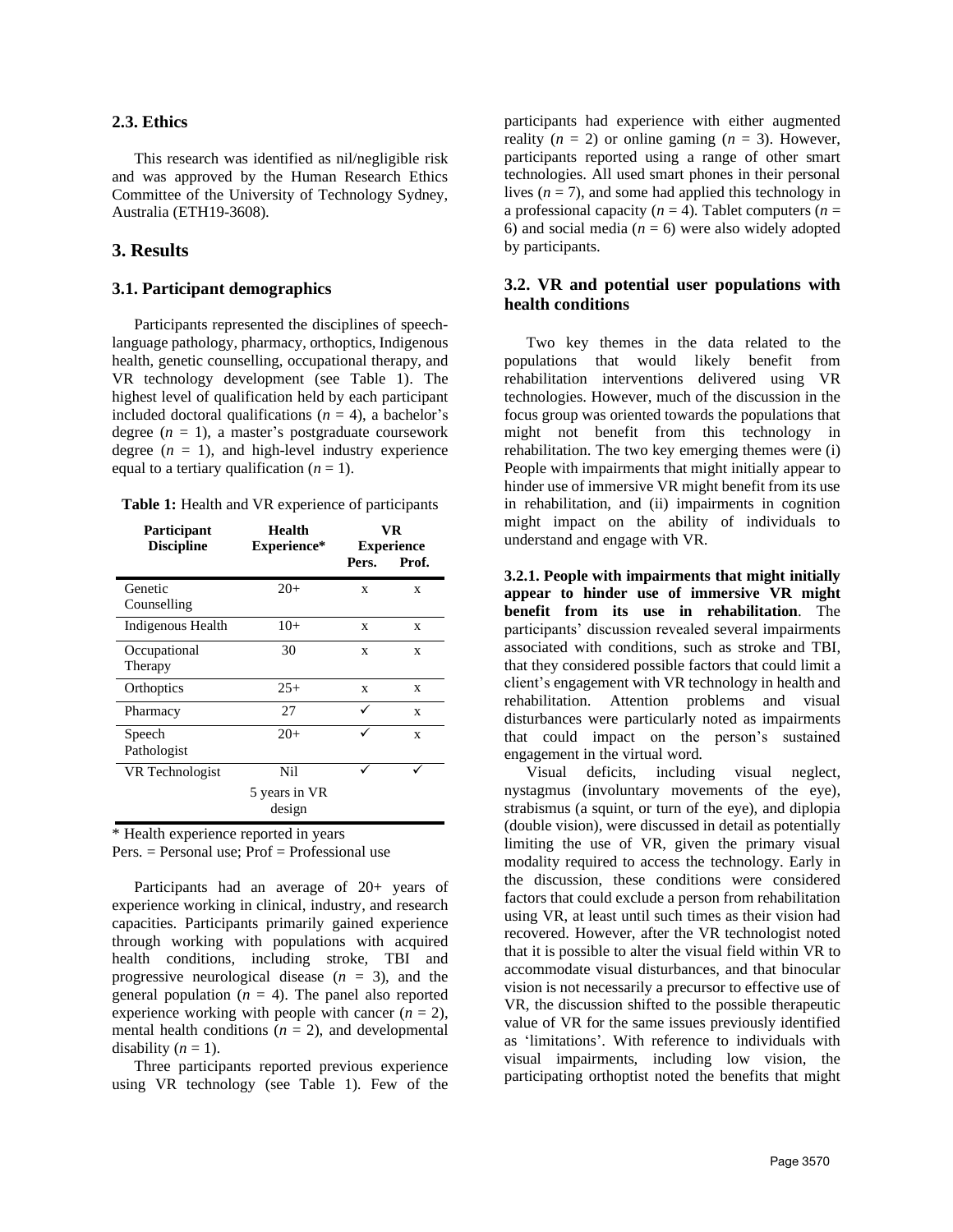exist in using VR to teach people to navigate obstacles in their environment:

"*When they're learning how to scan and do mobility training, you can do that in virtual reality in a very safe environment before they get out in the real world, and it might actually prepare them better*".

While potential rehabilitative value was identified for some conditions, there were other general circumstances identified as potentially restricting the use of VR for some people. These related more to individual factors than general health populations. For example, motion sickness, distress, and balance issues were all raised as concerns relating to the use of VR in rehabilitation. However, participants identified that these issues occur in other technological and physical interventions, and existing protocols can be used to deal with issues relating to illness, distress, and loss of balance. The speech pathologist in the group remarked:

"*Even in a research study that is without [VR] we would have to have a plan for distress and all those things, so it probably would be quite consistent with that*".

By integrating these existing protocols and interdisciplinary knowledge in the implementation of technology in rehabilitation, concerns about the detection and management of individual barriers to VR could be appropriately managed.

The participants did not identify any physical barriers to access and use of VR technology for rehabilitation, despite many of the identified populations having health conditions associated with physical impairments. Even for individuals with extensive physical disability or paralysis (e.g., spinal cord injury or severe stroke), participants expected VR to be beneficial if it was used for social activities and participation, as noted by the pharmacist:

"*A young adult in paralysis, and they've got the feeling that they are outside, or they are doing things. That actually could be great for their mental health … this is another outlet for them*".

**3.2.2. Impairments in cognition might further impact on the ability of individuals to understand and engage with VR**. Participants considered that, depending on the VR tasks involved, individuals with cognitive impairments (e.g., associated with stroke, TBI, or intellectual disability) might have more difficulty engaging in VR, as users presumably need some degree of cognitive ability and capacity to understand virtual therapy tasks and interact with other parties in the virtual world. These concerns were also raised in relation to individuals with either mental health diagnoses or psychosis. Participants were not sure whether individuals with cognitive impairments associated with mental health conditions, or severe intellectual disability, would be able to effectively differentiate experiences in the virtual world from those in the physical world:

"*I'm not sure if they have a good understanding of what's real and what's not real*" [pharmacist]

While participants remained open to the possibilities of using VR with people with cognitive impairments and people with mental health conditions, they also considered that VR could amplify the effects of psychosis, schizophrenia, or auditory or visual hallucinations. However, one participant's view that these psychological factors might form exclusion criteria for rehabilitation using VR, was not shared across the group.

## **3.3. Implementation and design considerations**

The participants identified several potential barriers and facilitators to the implementation of VR interventions in rehabilitation. These factors were discussed in terms of factors that could potentially hinder the uptake of VR interventions in clinical settings, and possible solutions to these barriers. Four key themes were identified: (i) the manner of introducing VR "in the right way" so that its purpose is clear, (ii) perceptions of VR as a tool that could either isolate people or foster human connection, (iii) the cost of VR and the impact on access to rehabilitation, and (iv) the need for strong foundations of technology support for VR.

**3.3.1. Introducing VR "in the right way" so that its purpose is clear.** The novelty and innovation of using VR in rehabilitation programs was identified as potentially appealing to facilitate engagement with rehabilitation goals. The pharmacist, who had extensive experience in using simulation technology, explained:

"*[Virtual reality is] a different type of tool. It's innovative. It's different. It's a talking point and people may be willing to try it. It sounds a bit fun, as such, and maybe takes them away from their illness in some way*".

While this interest could increase the adoption of VR technology by rehabilitation teams, participants across the group viewed that novelty alone would not be enough to sustain interest beyond its first introduction and use. They held the view that health professionals and clients should be clearly informed as to the purpose of using VR, and educated to understand how it could be used for improved engagement in rehabilitation activities. They also considered that this would require clear training from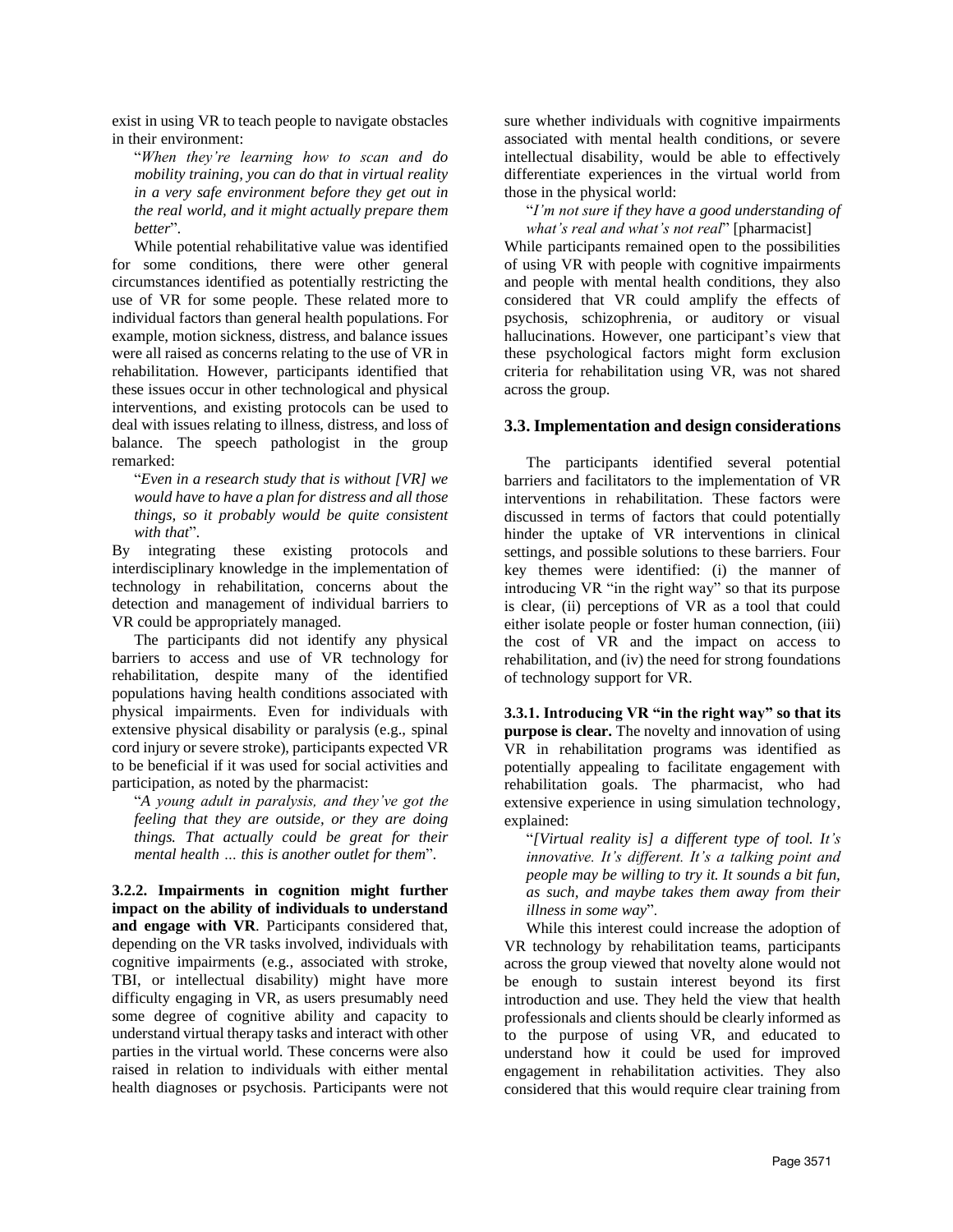the outset regarding how to use VR hardware and software and how to network with other users for community support and troubleshooting. Furthermore, participants expressed the opinion that VR needed to be explicitly presented as the tool used to deliver rehabilitative interventions, so use of VR was not viewed as the outcome or the endpoint, as the occupational therapist explained:

"*I think it needs to be really clear that the ultimate goal is to be able to do it in the real world, and the goal is not to be able to do it in that virtual reality world itself. So, it's looking at that transition. It's being able to put in place how to transfer those skills. So, once they do develop [skills] in the virtual world, there needs to already be some idea as to how to make it work in the real world*".

Participants also agreed that VR interventions need to be introduced to health professionals in a way that provides them with the knowledge of how the technology is best used in rehabilitation. This knowledge would need to clearly identify the role of the technology, for example as an alternative or as an adjunct to traditional interventions. The occupational therapist further detailed that such explanations needed to outline this explicitly:

"*Is this replacing typical therapy, or is this doing your typical therapy and then this is something you can engage in on top of that, or if it's remote, is actually going to provide therapy where there hasn't been therapy before*?"

**3.3.2. Perceptions of VR as a tool that could isolate or encourage human connection.** Extending from the discussion regarding the purpose of VR technologies in rehabilitation, experts expressed concern that the nature of the technology – placing an individual within a virtual environment – could be isolating for clients that engage in VR interventions. Participants agreed that interacting within the virtual world had the potential to limit or replace face-to-face human interactions. While this cautious view of VR appeared in the discussion, the group interaction led to some change of mind, as the speech pathologist's reflected:

"*We're already there with technology. We've already got that quandary. It's not like this now is taking a new quandary that we've never seen before. It's the same thing, it's just extended*."

Participants considered that technology that could potentially isolate people already existed in social media and online gaming. They expressed that social connection obtained online through technology-based platforms should not necessarily be viewed negatively, and could be positive and enabling for some individuals, allowing them to find community, acceptance, and platforms to communicate and express themselves.

In contrast to a risk of isolation in VR was the possibility that VR might act as a medium to facilitate physical human connection in ways that other platforms cannot. For example, if VR is used within rehabilitation as a tool that teaches individuals the skills they need to function, and does so within a safe and controlled immersive environment, those skills, once mastered, could be generalized or transitioned to the physical world, as noted by the Indigenous health worker:

"*If you then implemented [VR] in a way that is more about transitioning into the real world, it's just a better pathway than in isolation*."

In this way, VR was positioned as "*the other side of the coin*" [genetic counsellor] to popular technology platforms that encourage impersonal, text-based interactions without a physical face-to-face presence. VR within the context of an intervention was seen as a possible facilitator to the development of communication and interaction skills that could be applied in the physical world.

Age also appeared as a factor that could affect use of VR, with some participants considering that older people, both clients and health professionals, might resist VR as a rehabilitation tool due to this perception of isolation. However, other participants disagreed, noting that people of all ages are regularly exposed to and use technology in their everyday lives. Young children were also identified as a population potentially at risk in using VR, as they might be susceptible to the isolating forces of technology through increased screen time at an important stage in their development. As such, the group agreed that care should be taken in relation to the use of VR by children, as illustrated in this quote from the occupational therapist:

"*In pediatric populations you need to be more cautious. Because they haven't had those life experiences that adults have had. They need those as well as part of their learning. Then later on as adults, if they then restrict the way they communicate with others, then that's a choice*."

VR was seen as positive step as it could be used to simulate active interactions and physical movement. This physical movement during the use of VR was identified as a useful alternative to other types of technology that encouraged passive, 'stationary' screen viewing (e.g., smart phones and tablet devices).

**3.3.3. The cost of VR and the impact on access to rehabilitation.** The costs involved in purchasing VR equipment and developing software programs for rehabilitation arose at multiple points in the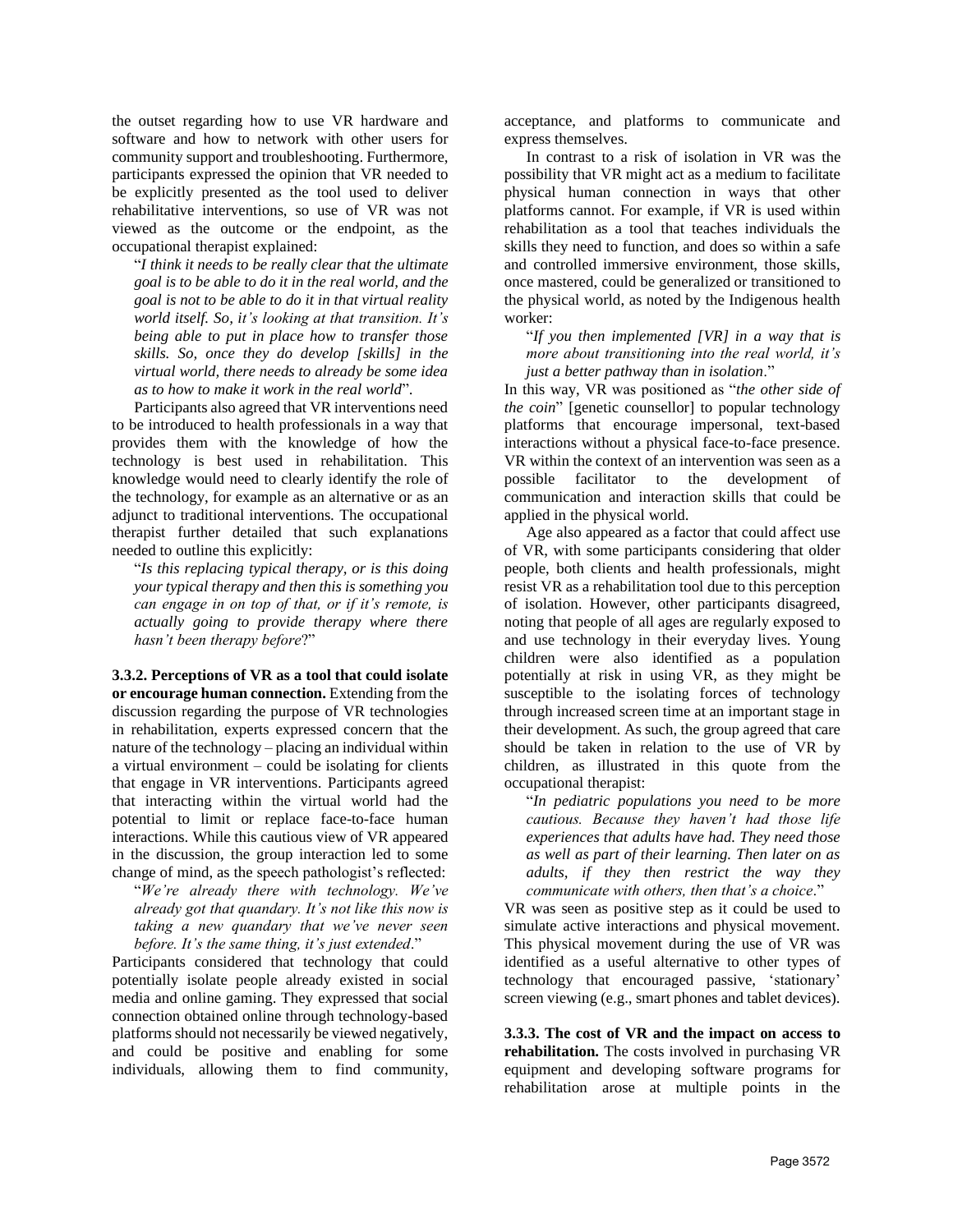discussion. Financial cost was identified as a factor that might have the effect of limiting access to healthcare, reinforcing the 'digital divide' rather than facilitating more widespread access through remote therapy options such as telepractice. As the Indigenous health worker said:

"*[VR] might widen the gap. Because it's the haves and have nots and some clinics can't afford it. Government might not want to invest the money or might chose to invest it and place it in certain areas. Although it has the potential to improve health equity it might actually have the opposite effect*."

Despite these concerns, the evolution of technology arose as a counter argument to concerns of cost. Experts drew on the increasing commercial availability of the technology and the recent release of new VR headsets to point to the reducing price, as the VR technologist explained:

"*The cost is coming down… It's getting remarkably cheap already and it's just going to get cheaper*".

While cost and access were viewed as current barriers to using VR in rehabilitation, the group agreed that, in the future, cost and expertise are less likely to form barriers as new applications are developed which provide more people with the tools and knowledge not only to use VR, but to create their own new software applications for a range of purposes.

**3.3.4 The need for strong foundations of technology support for VR.** For VR systems to function within the clinical contexts of health and rehabilitation, strong foundations of basic technology support were identified as an underlying issue. The lack of technical support for existing smart devices (e.g., Wi-Fi for an internet connection, video monitoring of clinic rooms, and tablet computers) led to concerns that VR would be unsupported in rehabilitation settings, as the occupational therapist explained:

"*Where are we going to put it? Who is going to pay for it? If something goes wrong, who is going to fix it?*"

Such concerns rose to the level of clinics and hospitals failing to have reliable access to Wi-Fi internet connection, and having to ship devices hundreds of kilometers to major cities for basic technology support, including the relatively minor installation of new software applications. Additionally, group members considered that access to novel applications such as immersive VR could be limited due to firewall restrictions in major hospitals and health centers where rehabilitation services are provided.

The group agreed that without the technical and infrastructure support to implement and manage the technology on an ongoing basis, VR interventions are unlikely to be adopted and implemented in rehabilitation settings. Participants viewed that, at the individual level, access to the technology is likely to provide rehabilitation professionals with the resources needed to upskill their technology capabilities. However, the policy and system levels of health services must be addressed for VR-based rehabilitation to be feasible and have lasting effect.

## **4. Discussion**

By consulting with health and rehabilitation professionals and a technologist, this study identified two themes relating to populations that might benefit from using VR-based rehabilitation, and barriers and facilitators to their inclusion in VR interventions; and four themes relating to implementation and design considerations in VR for health and rehabilitation. The issues and opportunities that were identified are important to consider for future applications of VR in rehabilitation, particularly in relation to populations with, or at high risk of, communication disability.

Extended discussion of populations with sensory disability (e.g., related to visual impairments) highlighted that, although such disabilities might initially be considered as limiting access to VR, the technology itself could also stimulate opportunities for VR rehabilitation. This discussion reflects the recent evolution and use of VR in physical rehabilitation, whereby people with movement disorders are immersed in VR in order to treat the movement disorders. In this study, when discussion of physical ability arose, it was met with references to existing research literature on rehabilitation of limb function, balance and gait after stroke that demonstrate physical disabilities are not actually a barrier to using VR for rehabilitation. Such studies have shown success despite access to VR requiring some level of physical capability to move within virtual environments and operate hand controllers. [2-4].

These findings likely extend to the doubts expressed by participants relating to the use of VR by people with cognitive impairments or mental health conditions. These were seen as potentially exclusionary criteria to clients engaging with VR, despite prior research that has used VR to successfully treat psychological symptoms in people with anxiety [26], and cognitive impairments in people with dementia [5] and TBI [6]. These existing studies indicate that cognitive impairments and mental health can be improved through VR, and therefore are not necessarily factors which would limit engagement in VR-based rehabilitation.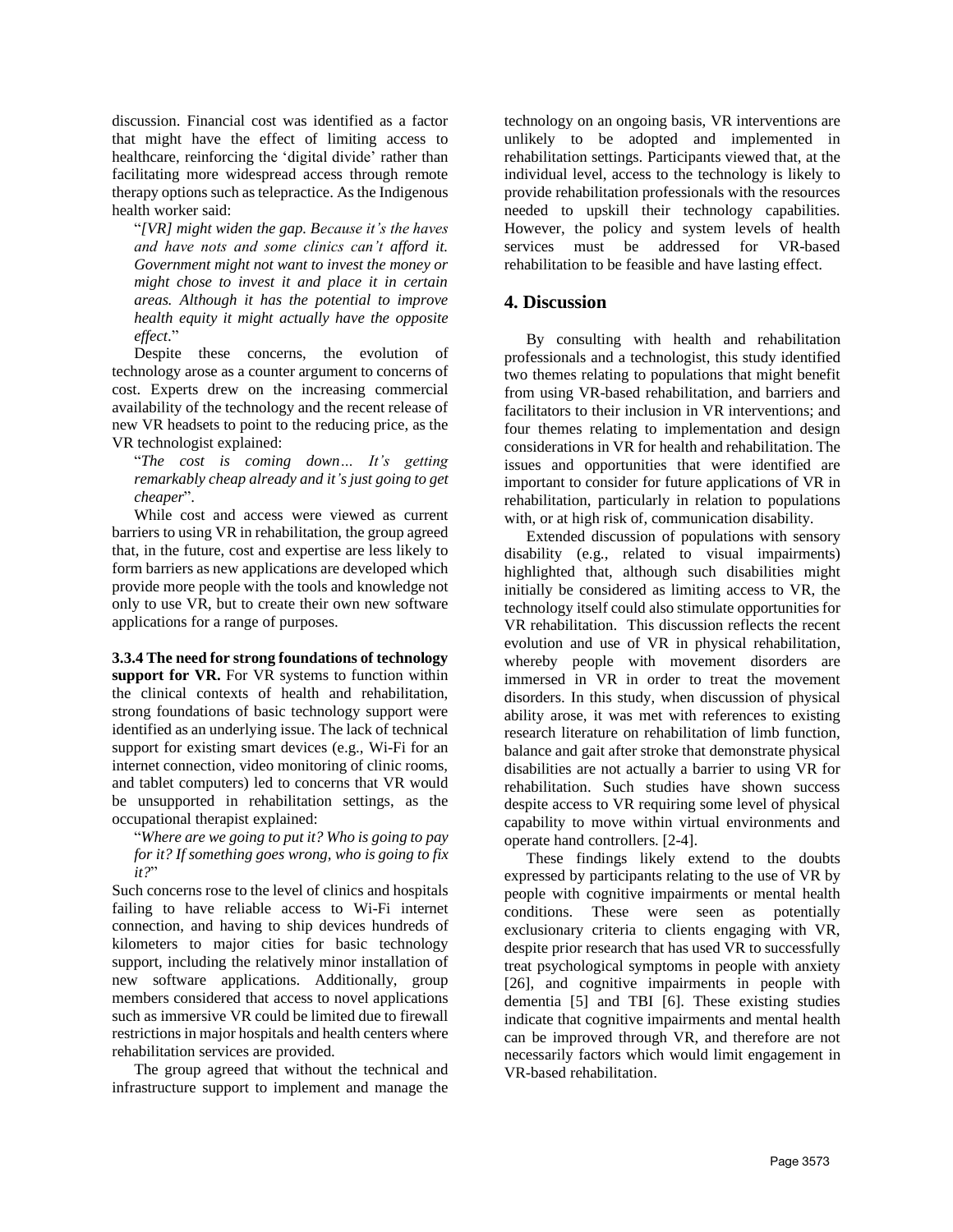The results of this study reflect that health professionals and technologists might not view cognitive impairments in the way that they do physical or sensory impairments, in relation to the potential benefits of VR. Cognitive impairments and communication disability, unlike physical disabilities, are 'invisible', and this has implications for the development of VR applications for people with physical and cognitive deficits. Although focus group participants considered that intellectual disability might form a barrier to a person's use of or benefit from VR, this arose in a context where participants lacked experience working with children or adults with developmental disability. People with developmental disability, including people with autism, Down syndrome, or multiple disabilities, are known to use VR [27]. However, the related finding that health professionals might perceive a person's disability as a reason to use VR in rehabilitation opens the possibility that people with cognitive impairments could be included in VR rehabilitation, to work on their executive function, memory, or learning skills. Indeed, VR researchers have recognized that the use of VR by people with intellectual and developmental disability is "an open field with many opportunities to explore." (p. 67) [27]. The results of the present study suggest that health professionals would benefit from greater awareness of VR, advancements in technology, and existing applications to the treatment of a wider range of health conditions to inform their views and adoption of VR technology in rehabilitation.

Another identified barrier was the perception that the use of VR in rehabilitation could contribute to an ever-growing debate relating to the amount of time people spend interacting with screens and computers. While technology can provide opportunities for communication (i.e., texting or teleconferencing), the absence of face-to-face social interaction appeared to be the key concern for participants in this study. Although VR in rehabilitation aims to use the technology explicitly as a therapeutic tool, this negative perception is a factor that would need to be overcome to garner the acceptance necessary for successful implementation of VR in rehabilitation. This issue would also need to be addressed in guidelines relating to the safe and ethical implementation of VR [7], and in the marketing and dissemination of any VR rehabilitation programs that are developed.

Issues relating to the cost of VR equipment are, at present, a concern for health professionals who are the agents of rehabilitative interventions that would be delivered in their clinics and health services. While the cost of VR technology is reducing as the technology

becomes more mainstream and commercially distributed, professionals who are developing and testing VR interventions should continue working to establish rehabilitation programs with a view to the future. These cost concerns are likely to be significantly reduced in the future, in the same way that cost and access to tablet computers and smart devices are now met with minimal debate. However, with the underlying system-level limitations in management and technology support within health services [28], expert consultation in the development of VR rehabilitation programs may need to expand to include health service managers, information technology professionals working within health settings, and policy makers to ensure that technology is accepted and implemented effectively.

# **4.1. Limitations and Directions for Future Research**

While the participants in this research had considerable experience in health services for people with a range of acquired health conditions, they reported minimal knowledge of, and exposure to VR technology; and little experience in working with populations with developmental disability. Their relatively low exposure to VR might have restricted their capacity to generate ideas about who would benefit from VR-based rehabilitation, and may have limited their discussion of some possibilities (e.g., the integration of multi-sensory experiences in immersive VR, including visual, auditory, olfactory and haptic feedback). Indeed, the participants' discussion related primarily to the hypothetical use of VR. Despite this, the perspectives of health professionals are beneficial as they are the individuals who will need to adopt and implement VR-based rehabilitative interventions if these technologies are to reach populations who might benefit from using this technology. The inclusion of one VR expert in this study offered an opportunity for the health professionals to increase their awareness of VR technology through discussion, and generate new ideas about how the technology might apply to rehabilitation in the future. The inclusion of the VR expert may have also facilitated a more collaborative, creative and extended discussion owing to the insights and solutions provided as to how VR technology could overcome some of the barriers to use that were identified by the health experts, leading them to see these as opportunities. Consultation with a wider range of VR professionals might have led to the identification of additional barriers and facilitators to the access and implementation of VR for people with communication disability.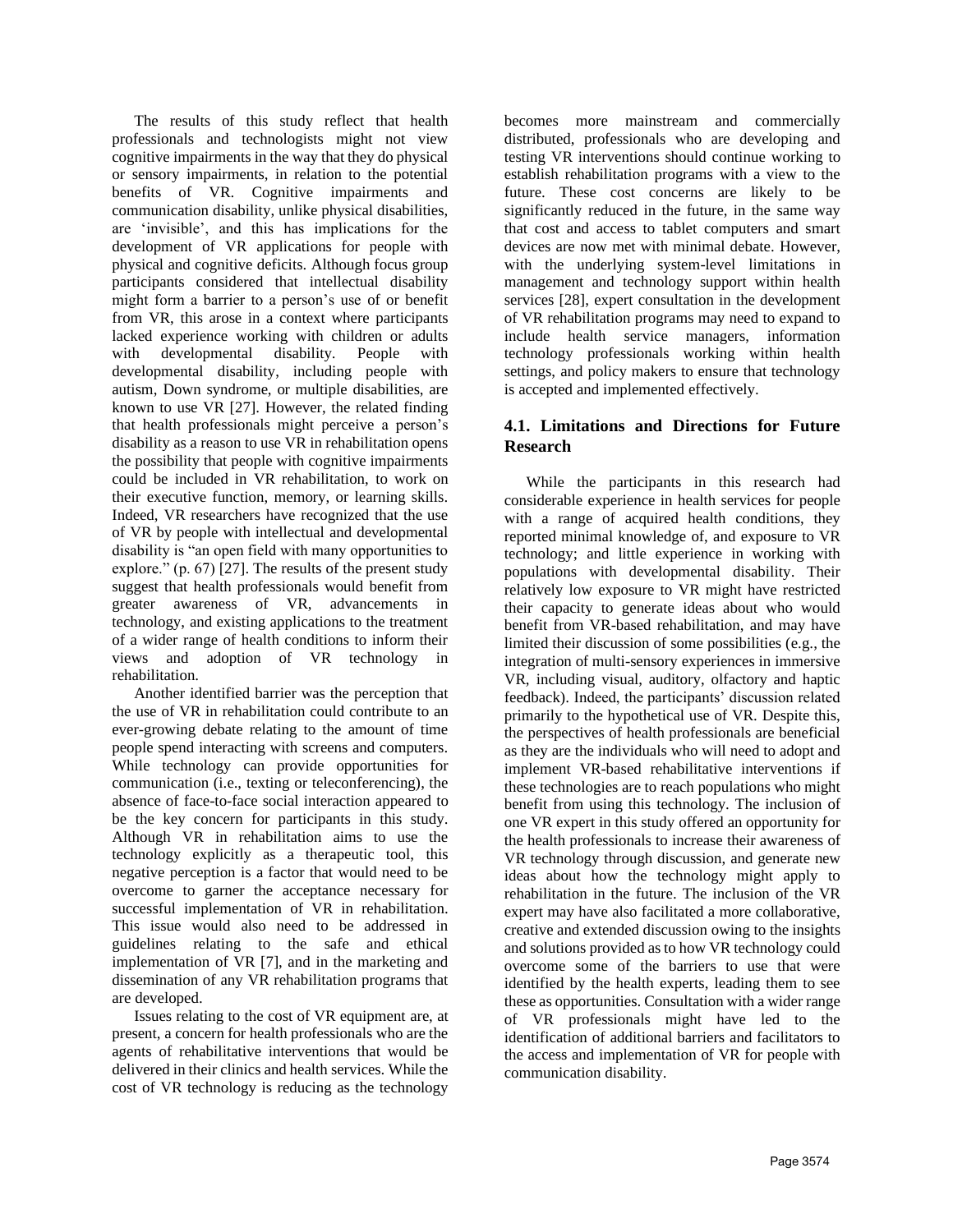This was a small study involving only one focus group and one interview. Nonetheless, the relatively large size and duration of the focus group, and its interdisciplinary make-up, allowed for a rich and wellinformed discussion, and an in-depth exploration of many issues that will inform future research. Had participants with experience in working with people with intellectual and developmental disability been included in the focus group, a greater understanding of issues affecting this group's use of VR might have been explored. Similarly, had the study included health professionals with prior experience in VR, the findings might have reflected a nuanced expression of possibilities to benefit clients during rehabilitation, along with identifying further barriers to, and facilitators for, implementation. As such, this research should be considered as preliminary. Further investigation and stakeholder consultation are needed to verify and expand these results and facilitate the integration of findings into VR design and implementation in communication rehabilitation.

The rich content themes reported in this study offer insights into, and directions for use of, VR in rehabilitation. Researchers should engage in VR implementation studies, involving health and VR professionals, policy makers, and IT professionals to ensure that support is available at a health services management and technology level when VR is introduced as a rehabilitation tool. User-centered design and consultation will be integral to the successful delivery of any new rehabilitation technologies. The dissemination of this research to rehabilitation professionals might also help overcome perceptions that population limitations in technology use are related to age and diagnosis. As the findings of this study support the use of VR in communication rehabilitation, an immersive VR program should be designed, developed, and tested to determine if VR can successfully simulate communicative interactions with therapeutic value. Such an application will also need to be tested to ensure people with developmental or acquired health conditions associated with communication disability can safely engage with VR for rehabilitation. Further research is needed to explore the affordances of VR in relation to enhancing the participation, inclusion, or quality of life of clients using VR, social or economic benefits this provides, and drive further innovation in the design of hardware or software for implementation in rehabilitation.

# **5. Conclusion**

When provided with information about VR and the opportunity to discuss its potential use, health professionals can recognize and generate several

possibilities for VR technology in communication rehabilitation and rehabilitation more generally, with a wide variety of populations and health conditions. However, the results suggest that health professionals also hold some reservations and perhaps stereotypes (e.g., in relation to the use of VR by people of older age), and identify possible system-level barriers that will need to be overcome in order for VR to be adopted and used in rehabilitation settings. The barriers to VR that were identified, both for individuals and in the environment, do not seem insurmountable when considering the design of new software applications for communication rehabilitation in VR. For VR technology to be successfully implemented and utilized in the delivery of rehabilitation services, the barriers identified in this research will need to be addressed and supported with policy and training initiatives, so that the affordances of VR are clear to rehabilitation teams. Consultation with a variety of key user groups and those influencing use, including health professionals, service managers, IT professionals, policy makers, and the clients who could benefit from using VR in rehabilitation will be central to the success of any VR-based rehabilitation programs that are developed. By clearly addressing health professionals' concerns in the use of VR at the point of program development, VR might be more widely accepted and implemented, leading to improved health and participation outcomes for client groups involved in its use.

# **6. Acknowledgements**

This research and its dissemination were funded by a Seed Grant from the University of Technology Sydney Graduate School of Health, NSW Australia. The authors wish to thank and acknowledge all participants for their contributions. Participants were given the opportunity to contribute as authors to this paper and the four who did so are included in the author list. Authors are therefore listed in order of chief investigators, and then in alphabetical order by last name.

# **7. References**

[1] J. Dascal, M. Reid, W.W. Ishak, B. Spiegel, J. Recacho, B. Rosen, and I. Danovitch, "Virtual reality and medical inpatients: A systematic review of randomized, controlled trials". Innovations in Clinical Neuroscience, 14(1-2), 2017, pp. 14-21.

[2] K.E. Laver, B. Lange, S. George, J.E. Deutsch, G. Saposnik, and M. Crotty, "Virtual reality for stroke rehabilitation". Cochrane Library, (11), 2017, pp. CD008349.